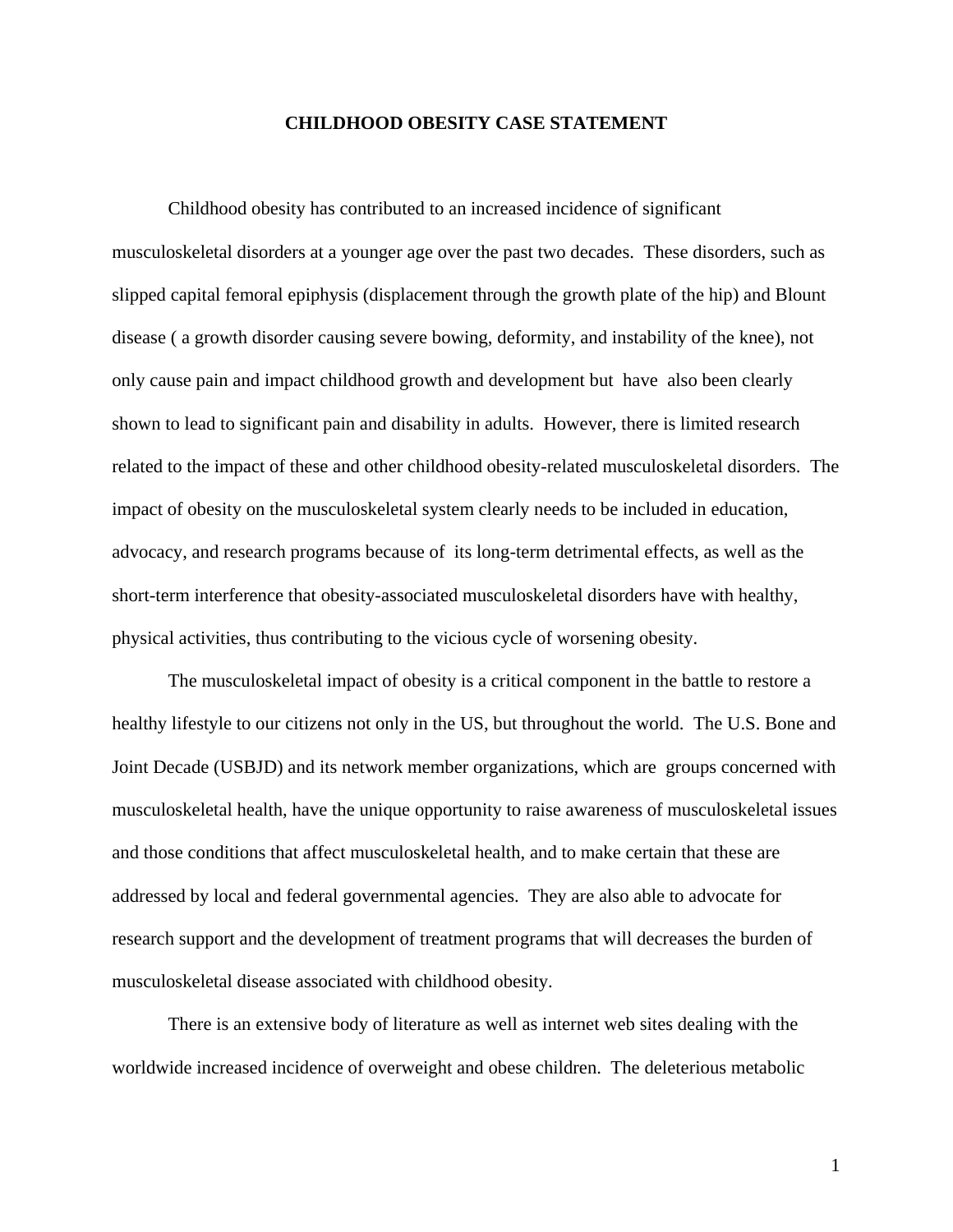effects and concerns about the long-term increase of risk of heart disease and diabetes is well recognized. The long-term impact of obesity on the musculoskeletal growth, development and function, and potential development of poor bone health and degenerative joint disease as these children become adults has not been defined.

 The Pediatric Strategic planning group of the U.S. Bone and Joint Decade (USBJD) has determined that encouraging healthy lifestyles and addressing the "epidemic" of childhood obesity and the consequent deleterious effects on the musculoskeletal system is the highest pediatric priority of the U.S. Bone and Joint Decade. At the Bone and Joint Decade Global Network Conference held in Washington, D.C. in October 2009, fighting obesity was also deemed a high priority for much of the international community.

 The purpose of this case statement is to raise awareness of the impact of childhood obesity on the musculoskeletal system of children, the need to identify deficiencies in the knowledge of this impact, and to explore strategies to improve the musculoskeletal health of children through working with partner members of the USBJD.

 High-visibility campaigns to combat the 'epidemic' of childhood obesity, like the initiative recently unveiled by First Lady Michelle Obama, have energized the efforts of multiple organizations and brought this issue to the forefront of public attention. However, the effects of this 'epidemic' on musculoskeletal health is essentially absent from these efforts.  $(1, 2, 3, 4, 5)$ 

The childhood obesity issue is acknowledged by the Latino community <sup>(6)</sup> and was the subject of the HITN-TV weekly roundtable discussion program, Destination Casa Blanca, hosted by Ray Suarez. Discussion participants included a social worker, who emphasized the need for a family centered change towards healthier lifestyle, a diabetes educator who also discussed health consequences, and a public health physician who discussed how the power of advertising affects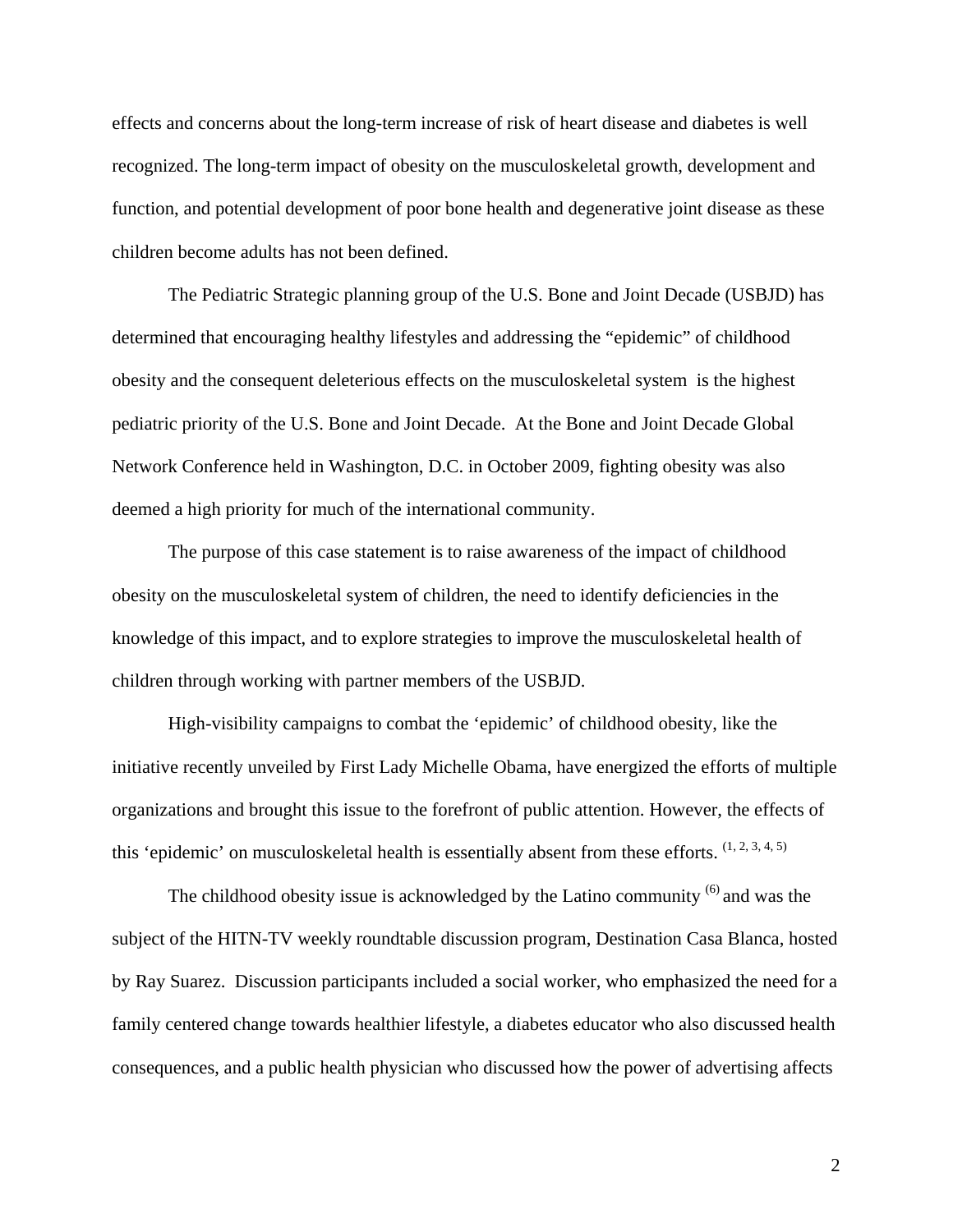food choices. The Hispanic Information and Telecommunications Network, Inc**.** (HITN- TV) provides Spanish language educational television programming in the United States to advance the educational, social, cultural, and economic circumstances of Hispanics  $(6)$ 

 An emphasis on obesity, rather than overall healthy lifestyle, may also have an unintended deleterious effect on children. The emphasis on obesity may push more children into eating disorders, including anorexia and bulimia, where the negative impact on the musculoskeletal system and overall health of children is clearly recognized**.** (7, 8) The media backlash engendered by the First Lady's campaign serves to caution those dealing with childhood overweight and obesity to broach the issue with sensitivity and compassion**.** (7,8)

# **International Scope of the Problem**

 Obesity is now recognized as a worldwide problem. Wang in 2006 demonstrated that with the exception of Russia and Poland in the 1990s, the prevalence of overweight and obesity has increased in almost all the countries studied. This finding is most profound in economically developed countries and in urbanized populations<sup>(9)</sup> Kosli also showed significant prevalence of obesity not only in the US but also in the European Union and throughout the world  $(10)$ 

 No area of the world is immune to this problem, with traditionally slender Chinese children showing the same metabolic abnormalities to obesity as children in other parts of the world <sup>(11)</sup> However, there are relatively few review articles on the overall scope of the musculoskeletal problems related to obesity in children  $(12, 13)$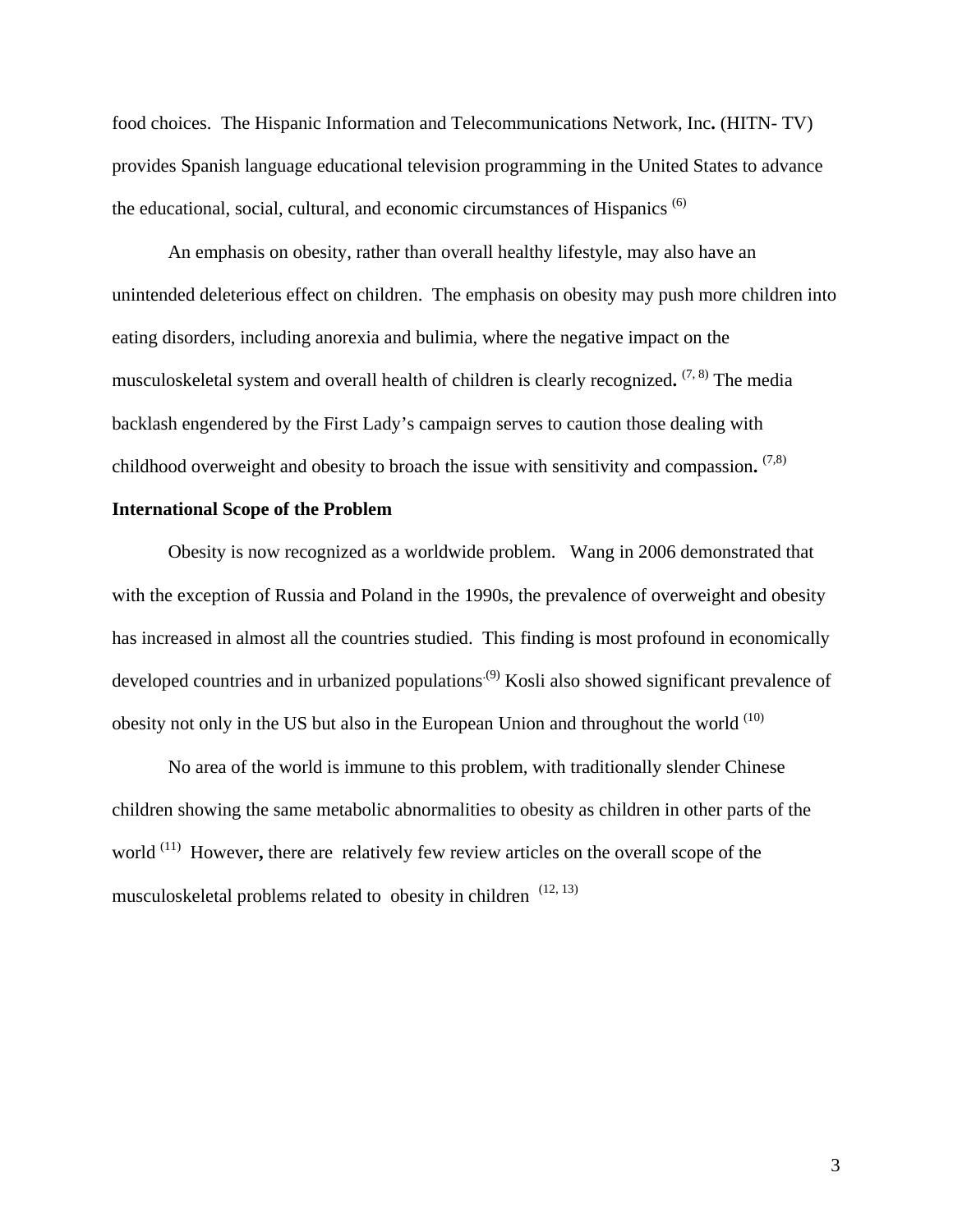#### **Scope of the Problem: Pain**

Obesity in adults has long been linked to musculoskeletal pain and post operative complications. A strong linkage of back pain to obesity in adults has not been proven (14) Obesity has more recently also been reported to be associated with pain in children. The most common sites of discomfort in one study of obese children, (obesity defined as having a body mass index-BMI- in the 95<sup>th</sup> percentile for age- and sex- matched controls) were back pain in 39% of obese children, pain in the feet in 26%, and knee pain in 24%. The children with musculoskeletal pain in this study were older and taller, on average. Using BMI as the independent variable, Stovitz, et al found that children with hip, knee, or ankle pain had a significantly higher BMI than those children without pain in those joints(15) **.** Overall, 45% of obese children reported back or lower extremity pain. This same institution had previously shown a negative impact of obesity on quality of life in children and adolescents <sup>(16)</sup> Similarly, Timm, et al found that children with ankle injuries, matched for age and sex, who had BMI of  $>85<sup>th</sup>$  percentile had 44% greater chance of persistent pain at 6 months post injury, compared to 24% of children with a BMI of  $< 85<sup>th</sup>$  percentile. <sup>(17)</sup> Others have also noted the increase in musculoskeletal pain in obese children and adolescents, which may perpetuate the cycle of ongoing obesity by decreasing their ability to participate in physical exercise  $(18, 13)$  Childhood obesity may result in joint changes, leading to continued pain and an increased potential for osteoarthritis in adults. Lifestyle factors such as exercise, learned during childhood, may also impact the risk of an obese child growing into an obese adult. Obesity in adults has been correlated with work restricting pain of the knees and ankles  $(19)$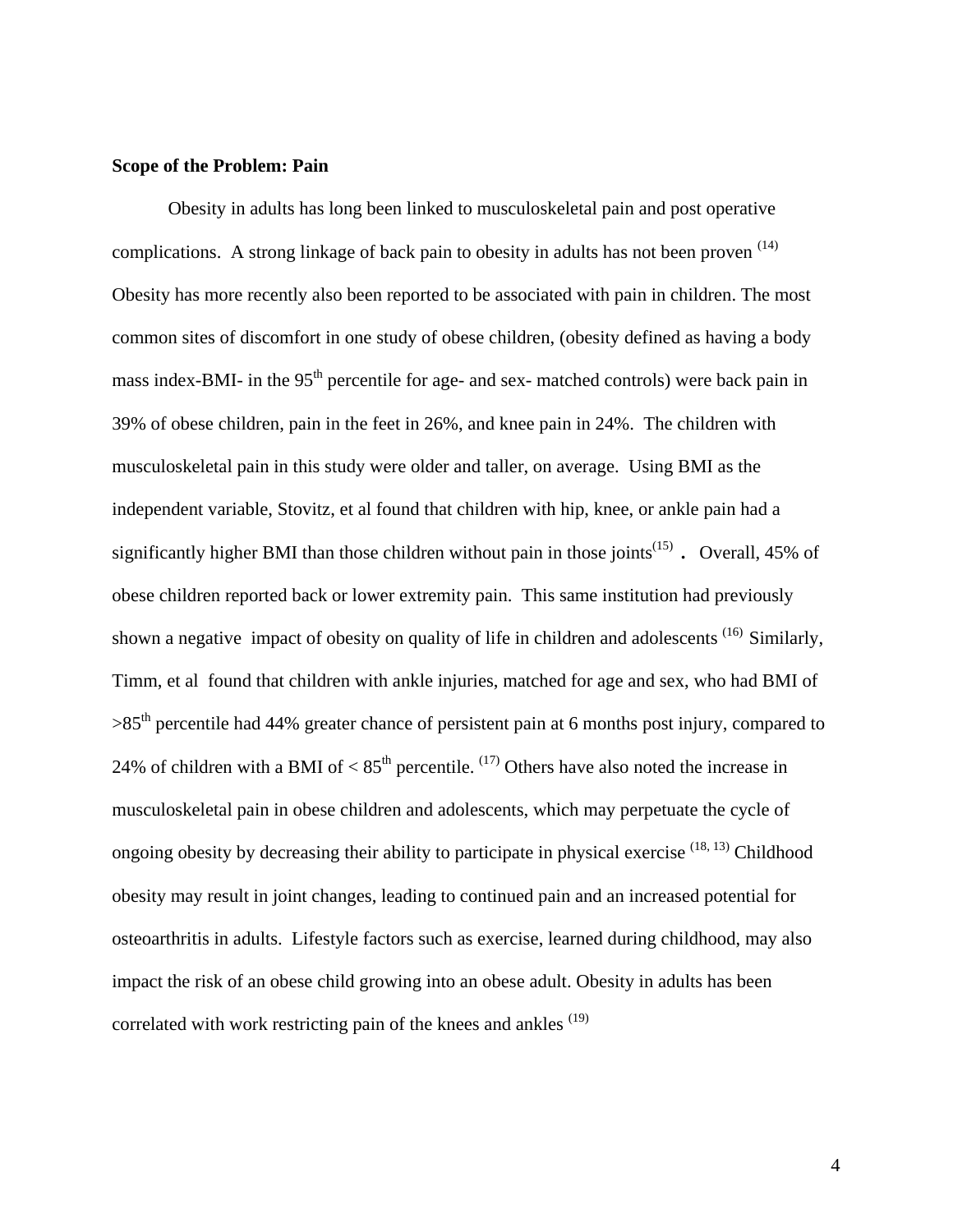#### **Alignment/Gait Abnormalities**

 Concern over the long-term impact on joints of altered gait secondary to obesity has led to recommendation for further study (20)**.** There is no significant information as to the long-term effect this alteration will have as these children become adults. It is of great concern that obese children and adolescents are already presenting with significant pain and malalignments at a very young age and that this may be a precursor to early degenerative arthritis as an adult (21)**.** Further research into this area is essential as it is well recognized that malalignment and secondary degenerative changes clearly have a significant impact on life style and function in adults, leading to lost productivity and diminished health.

Gait abnormality secondary to obesity has been noted for many years. Varus loading of the knee, which may be related to large thighs, places excessive stress on the medial side of the knee. This may contribute to the development of Blount's disease  $(22, 23)$  as well as degenerative changes of the knee<sup> $(24, 25)$ </sup> This data has showed that the underlying static varus malalignment is not necessarily a prerequisite for the development of adolescent tibial vara, and that the dynamic gait deviation is secondary to the obesity, which was referred to as the 'fat thigh gait' and is significant in development of Blount's  $^{(25)}$ 

## **Slipped Capital Femoral Epiphysis**

 The etiology of slipped capital femoral epiphysis is thought to be multifactorial. The association of this diagnosis with overweight conditions has been found in several countries, including the United States<sup>(26)</sup>. Manoff in 2005 evaluated the correlation between BMI and the incidence of SCFE, utilizing the Center for Disease Control and Prevention BMI for age percentile growth charts. For those with slipped capital femoral epiphysis, 81.1% of the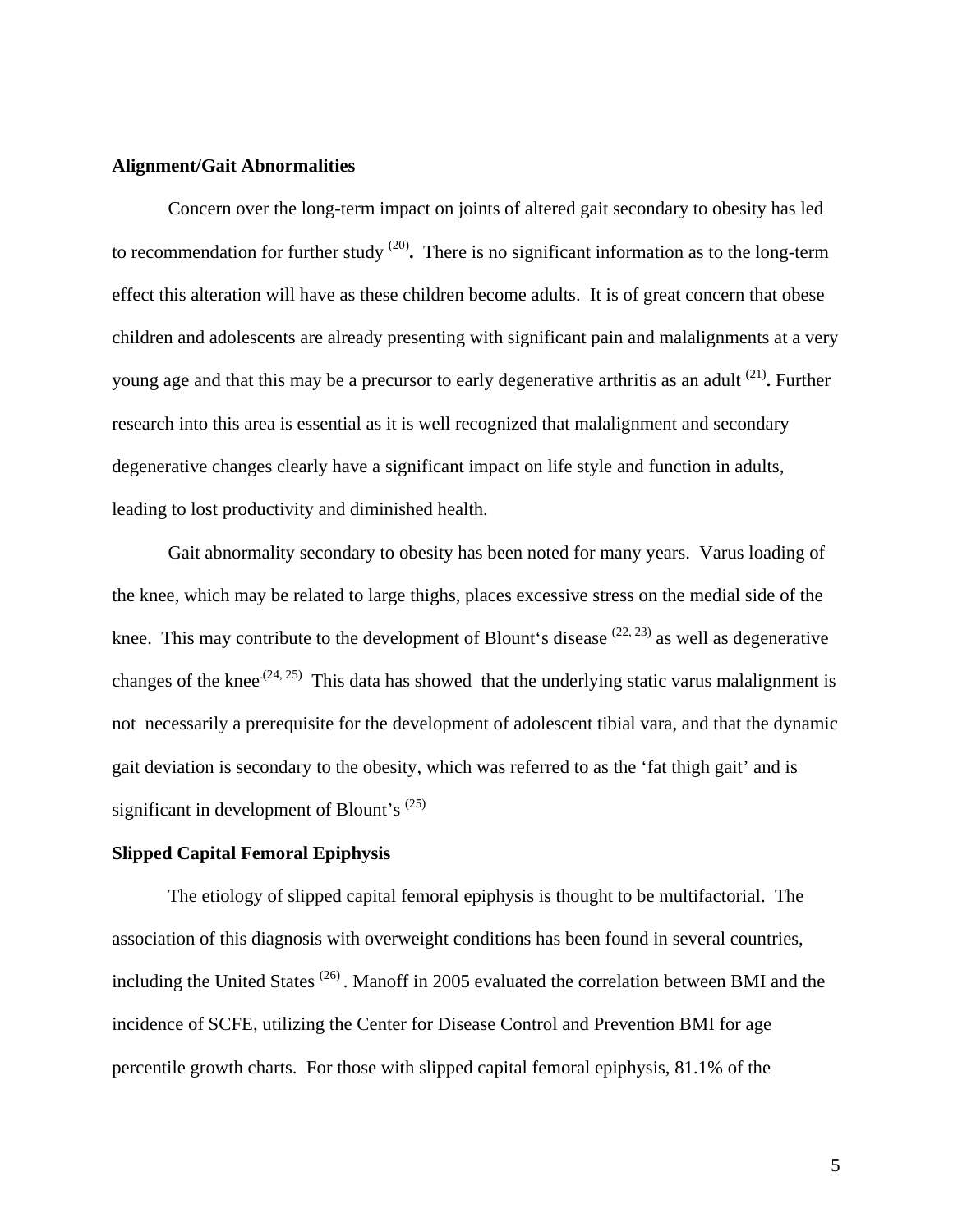individuals had a BMI above the  $95<sup>th</sup>$  percentile for age and sex; for those without SCFE, the corresponding figure was only 41.3%. Manoff stated that when children whose BMI is between the  $85<sup>th</sup>$  and  $95<sup>th</sup>$  percentile are identified, lifestyle modifications may not only potentially decrease the incidence of SCFE but that of other illnesses related to obesity as well. <sup>(27)</sup>

 The mechanism of this increased risk of SCFE among obese children and adolescents has not been clarified. One proposed mechanism is the increased remodeling of the femoral neck seen among obese children (28)**.** Decreased femoral anteversion, which is known to be a predisposing factor in children with slipped capital femoral epiphysis, has been reported at a higher incidence in children with obesity.

 To clarify the epidemiology of idiopathic SCFE that occurred in children between 9 and 16 years of age, Lehman, et al 2006, compared data from the Kids Inpatient Database and US Census Bureau data for the years 1997 and 2000<sup> $(29)$ </sup> They noted that the overall incidence of slipped capital femoral epiphysis during those years was 10.8 cases/100,000 children. The relative incidence was 3.94 times higher in African-American children and 2.53 times higher in Hispanic children than in Caucasian children. They also noted geographic differences in incidence, as well as a lower age of onset than had been previously reported, stating that this may suggest a downward trend in age of presentation  $(29)$ . However, despite this trend toward decreasing chronologic age at presentation, Loder noted in 2006 that bone age at presentation was essentially unchanged regardless of chronological age. This was a reflection of children maturing physically at a younger chronologic age.<sup> $(30)$ </sup> This more rapid rate of physical maturation maybe related to overweight conditions in some children**.**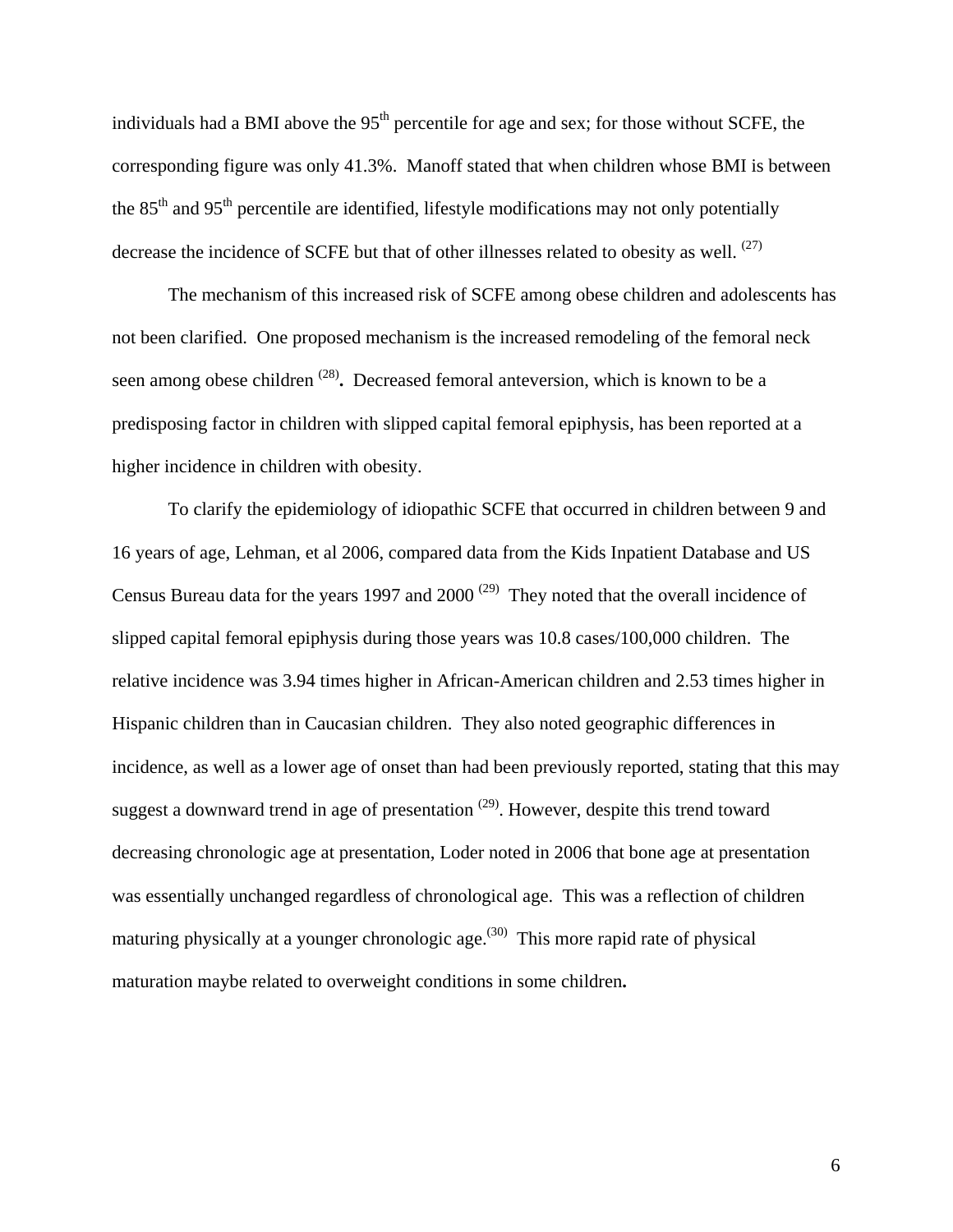Decreased femoral anteversion, which is known to be a predisposing factor in children with slipped capital femoral epiphysis, has been reported at a higher incidence in children with obesity. The obesity has been reported as causing an increased remodeling of the femoral  $neck<sup>(28)</sup>$ 

 Several authors have noted an increase in the incidence of SCFE. Benson, et al reported that the incidence of slipped capital femoral epiphysis in New Mexico had doubled from between the 1960s and the report in 2008. The authors also noted that the National Health and Nutrition Examination survey data from 2003-2004 indicated that the rates of obesity have tripled since 1971.<sup>(31)</sup> This changing incidence of slipped capital femoral epiphysis was also noted in Scotland, where the incidence of slipped capital femoral epiphysis increased from 3.78/100,000 children in 1981 to 9.66/100,000 in 2000. This reflected a 2.5 times increase in incidence over two decades. The authors also noted what had been reported in other studies, that SCFE was seen at younger ages during the course of the study, with the average age at presentation decreasing from 13.4 to 12.6 years for boys, and from 12.2 to 11.6 years of age for girls. They also noted that there were more children with SCFE less than 8 years of age in the decade prior to 2000 compared to the previous decade. The opinion of the authors was that this change was related to the increase in childhood obesity over the preceding 20 years<sup>(32)</sup> Bowen, in 2009, compared the associations among slipped capital femoral epiphysis, Blount's disease, and Type II juvenile diabetes. They noted that the tibia vara group had the highest body mass index, averaging 40.81, the diabetes group 35.76, and the slipped capital femoral epiphysis group 29.08. They demonstrated no overlap of disease at initial presentation among the slipped capital femoral epiphysis, tibia vara, or Type II diabetes groups. <sup>(33)</sup>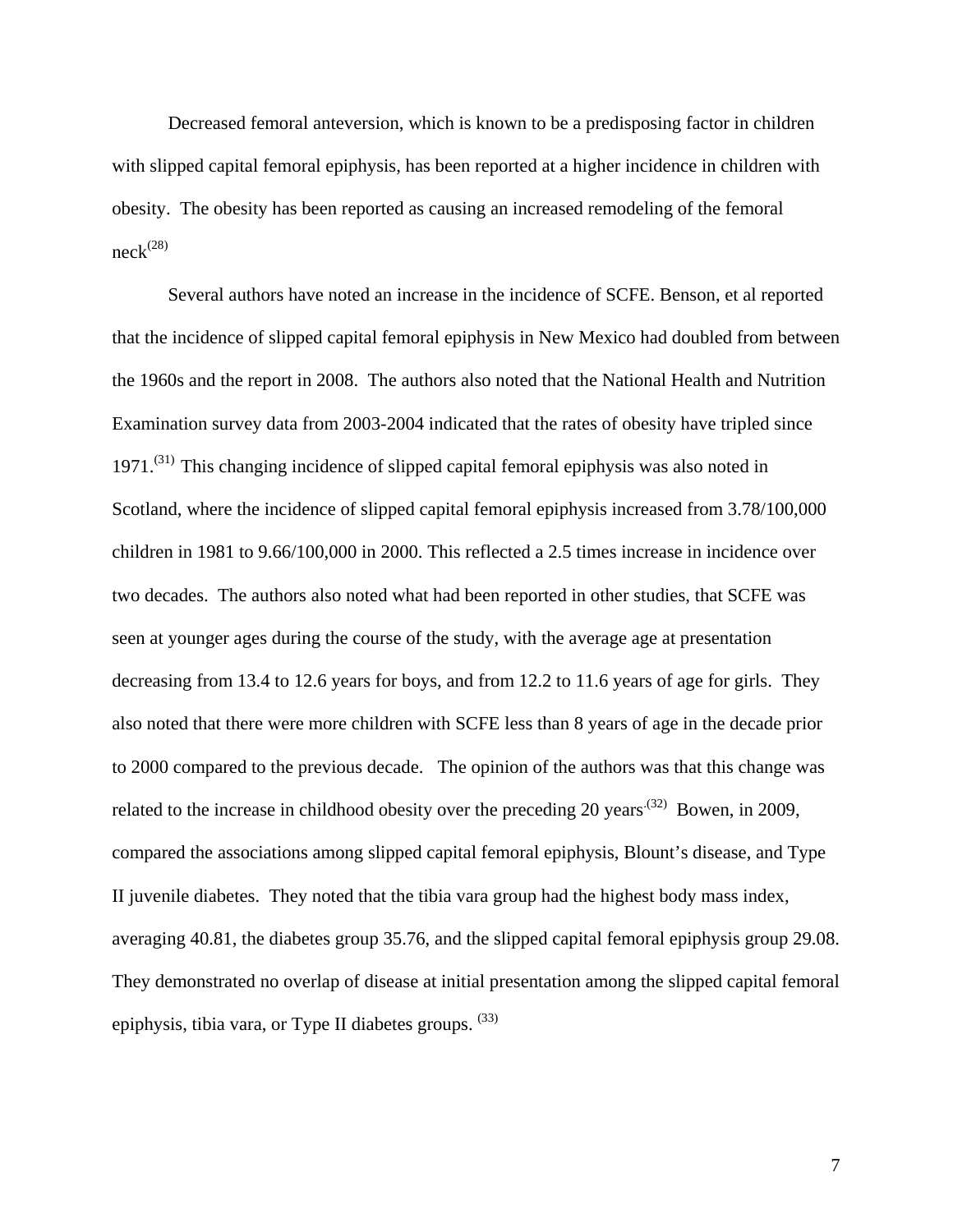The relationship of endocrine abnormalities with slipped capital femoral epiphyses, especially in younger children, has been noted in the past. There have been no recent reports however of an increase in the incidence of endocrine problems (34) In one report by Loder, et al it was noted that of those children with hypothyroidism, no slips occurred after they had started hormone replacement therapy. However, the slips in patients with growth hormone deficiency usually have the endocrinopathy diagnosed before the slip. All of the hypothyroid patients developed the first slip before or during hormonal supplementation, whereas 92% of the growth hormone deficient children developed a slip during or after supplementation. It was noted that because of the prevalence of 61% bilaterality in this group, prophylactic treatment of the opposite hip should be considered**.** (35)

# **Fractures**

 There have been reports of an increasing incidence of distal radial fractures and forearm fractures in children over the past few decades. It is unclear whether this is related to changing patterns of physical activity, decreased bone acquisition due to poor calcium and vitamin D intake, or other factors. (36) Complications of treating fractures, at least of the femur, have been reported to be higher in children with obesity. However, these numbers are small and the association with higher complications in these children will need to be studied further.<sup>(37,38)</sup> It is also unclear whether obese children have a higher incidence of fractures overall because of issues of proprioception and balance, as well as lower extremity malalignment There have been reports that overweight and obese children have low bone mass and area for their weight (39)More recent research that shows that children with obesity have a greater weight for height for age, advanced maturation for age, and a greater lean mass for height<sup> $(40)$ </sup> In the same paper, Leonard et al demonstrated that obesity is associated with greater vertebral area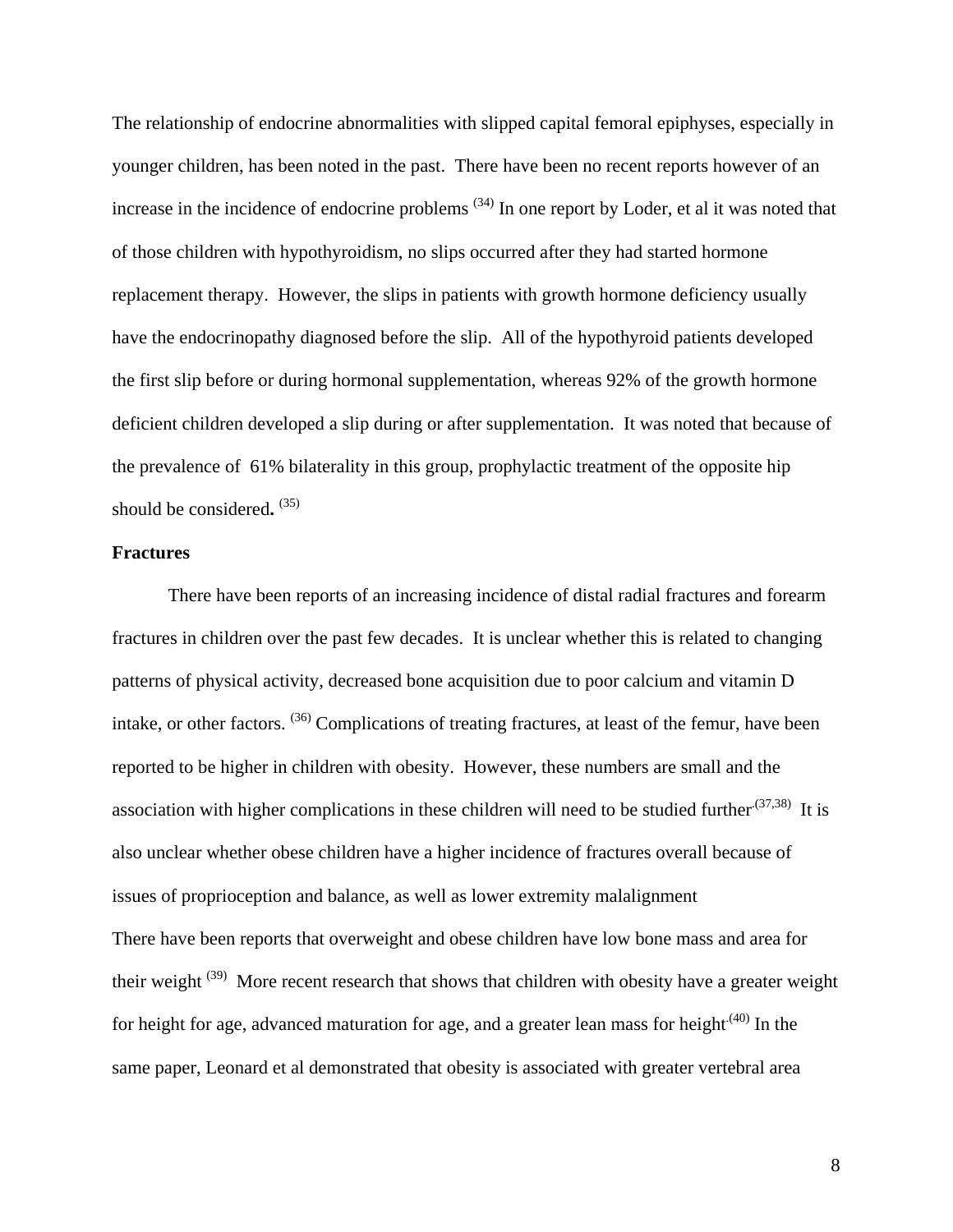bone mineral density for height, greater bone mineral density volume, and a greater vertebral bone mineral concentration for bone area. In a population of obese children undergoing successful weight loss, Stettler et al demonstrated that the unadjusted bone mineral concentration (BMC) increased among the obese adolescents, despite this weight loss. They stated that after adjustment for height, the whole body BMC did not change significantly from baseline to 12 months. (41) There is further study being undertaken on bone loss of obese adolescents during weight  $loss^{(42)}$  The relationship between childhood obesity and the accumulation of peak bone mass and risk of fractures, as well as the impact of weight loss on these variables, needs additional research.

# **SUMMARY AND CONCLUSIONS**

The impact of obesity (typically defined as a body mass index over the  $95<sup>th</sup>$  percentile matched for age and sex) in children, as it relates to metabolic diseases such as diabetes and heart disease, cannot be emphasized enough. Unfortunately, limited literature exists examining the associated musculoskeletal problems. However, clinicians are recognizing that obese children and adolescents are presenting with significant musculoskeletal abnormalities, especially pain and developmental issues of the lower extremities, and a higher rate of fractures. There are also significant musculoskeletal problems associated with the opposite end of the spectrum; these are the eating disorders. It is important that these children be included in efforts related to maintaining a healthy lifestyle, as the impact of eating disorders may be equally as devastating as obesity.

 There is also relatively little documentation of the chronic joint problems and chronic pain syndromes with which these children present. The long-term implications of significant obesity and/or overweight on joint function and overall musculoskeletal health as these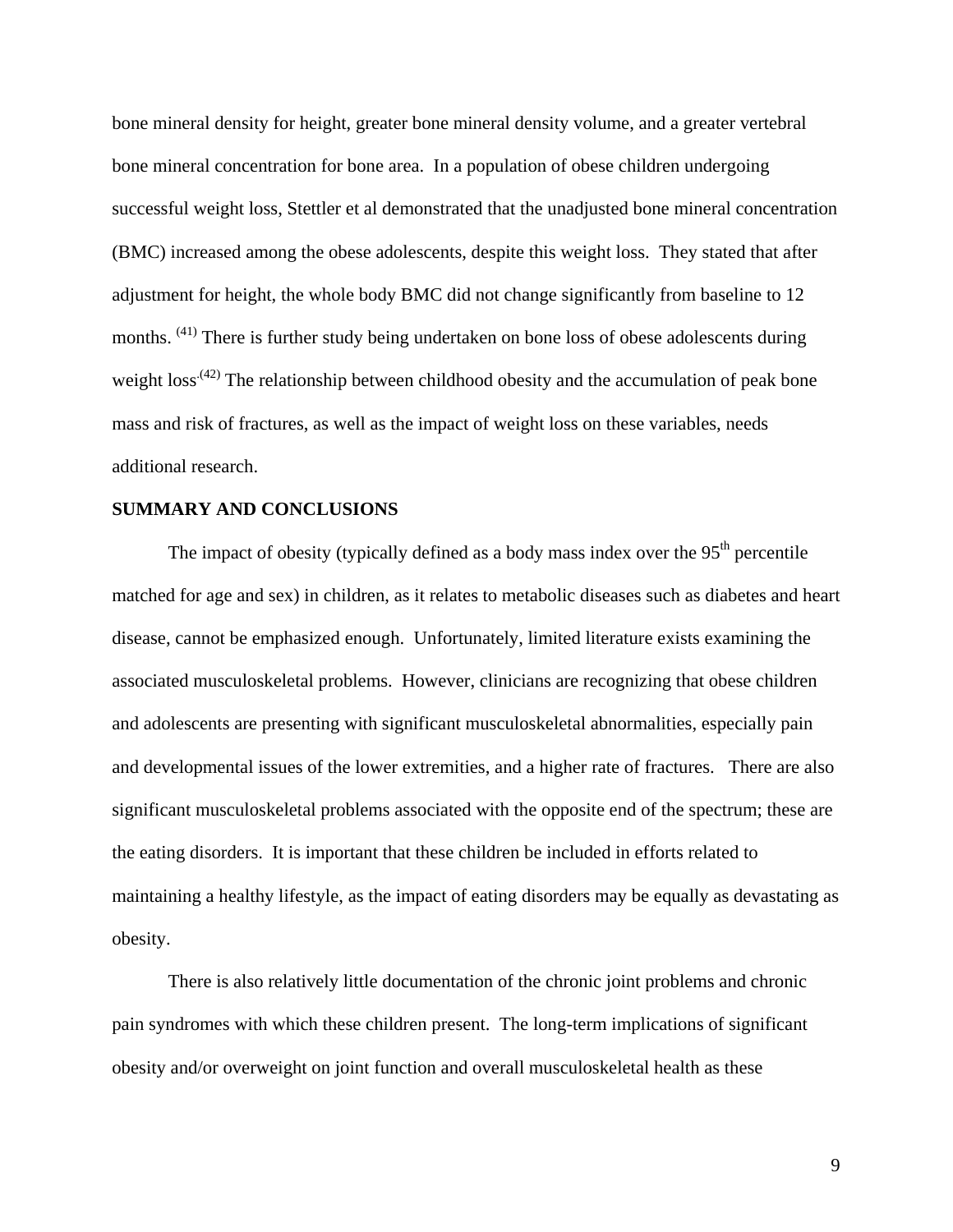individuals enter adulthood is unclear. However, the association of bone and joint diseases and malalignment with obesity is clearly described in adults. It is unfathomable that obese children with significant malalignment and significant increased joint reactive forces will not develop degenerative changes at a relatively early age.

 The role of Vitamin D and mineral supplementation in a healthy diet is also not clear in children and requires further areas of emphasis and research. It is becoming increasingly recognized that many children are Vitamin D deficient, both from a dietary as well as a sunexposure standpoint. This obviously has implications long-term not only for musculoskeletal health, but also for many other potential medical conditions.

 There are many resources at this time to help clinicians as well as families deal with childhood obesity<sup>(43, 44, 45, 46)</sup> There are also many resources easily available to encourage healthy lifestyles, public fitness, and musculoskeletal activity  $(47, 48, 49, 50, 51, 52, 53)$ . There needs to be increasing awareness of the significant short- and long-term impact of childhood obesity and lifestyle issues on musculoskeletal health, as well as availability of existing resources to children, parents, schools, and social and sports organizations to intervene to reverse this trend.

Obesity paper vers9 4/7/10 to the committeetempleton epps pwe Final v may 26 2010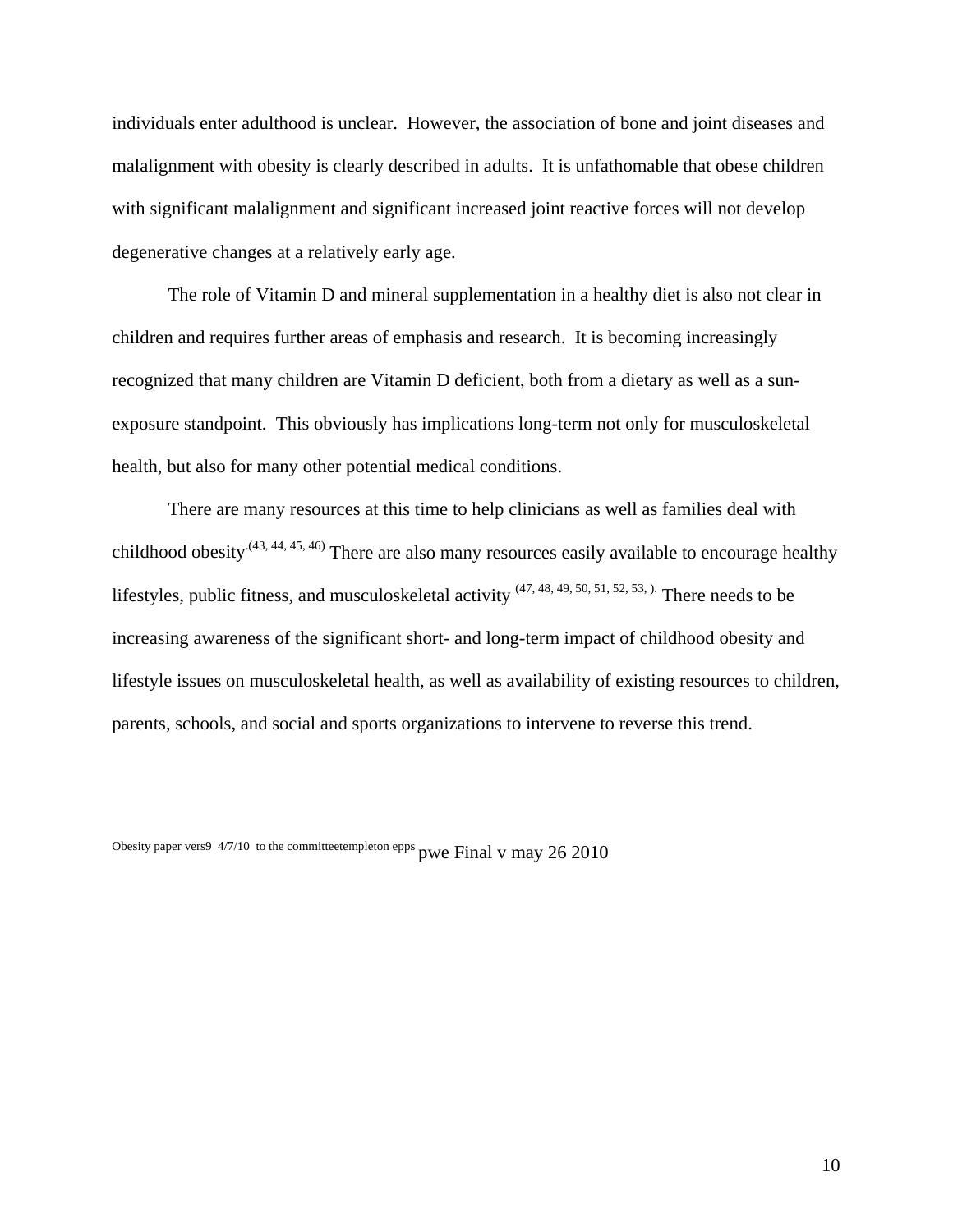# **Bibliography**

- 1. **Presidential Memorandum:** First lady Michelle Obama launches lets move: America's move to raise a healthier generation of kids. Edited, http://whitehouse.gov/the-press-office/first -lady-michelle-obama-launches-letsmove-to-raise-a healthier-generation-of-kids, White House Press Office, 2010.
- 2. **Obama, M.:** Lets Move. Edited, http://www.letsmove.gov/, letsmove.gov, 2010
- 3. **Hellmich, N.:** Michelle Obama to launch initiative fighting child obesity. In *USA Today*. http://www.usatoday.com/news/healty/weightloss/2010-01-20-michelleobama-obesity 2010.
- 4. **Hellmich, N.:** Michelle Obama to launch initiative fighting child obesity. In *USA Today*. http://www.abcnews.go.com/GMA/Health/michelle-obama-childhoodobesity-iniative/story?id=
- 5. **Pediatrics, American Academy:** Strategic Partnership of the AAP and the Obama administration provided web page. Edited, *notification of executive members* www.aap.org/obesity/whitehouse, 2010.
- 6. **Suarez, R.:** Destination Casa Blanca discusses Childhood Obesity. (TV program) www.hitn.tv/dcb, Hispanic Information and Telecommunications Network, Inc (HITN), 2010, March 14.
- 7. **ABC News:** Did Michelle Obama send the wrong message with obesity comments. Edited, http://abcnews.go.com/Politics/Health/michelle-obama-obesitycomments-bringing-malia-sasha/wrong, 2010
- 8. **Black, R.:** Michelle Obama under fire for mentioning daughter Malia's weight during obesity remarks. Edited, http://www.nydailynews.com/lifestyle/2010/02/05 michelle obama under fire for \_mentioning\_daugahter\_malias\_weight\_dudring\_obesity\_remarks, 2010.
- 9. **Wang Y, L. T.:** Worldwide trends in childhood overweight and obesity. *Int J Pediatr Obes,* 1(1): 11-25, 2006.
- 10. **Kosti RI, P. D.:** The epidemic of obesity in children and adolescents in the world. *Cent Eur J Pub Health,* 14((4)): 151-9, 2006.
- 11. **Li YP, Yang XG, Piao JH, Zhao WH, Zhang J, Ma GS:** Disease risks of childhood obesity in China. *Biomed Environ Sci,* 18((6)): 401-410, 2005
- 12. **Willis, M.:** Orthopedic complications of childhood obesity. *Pediatr Phys Ther,*  16((4)): 230-235, 2004.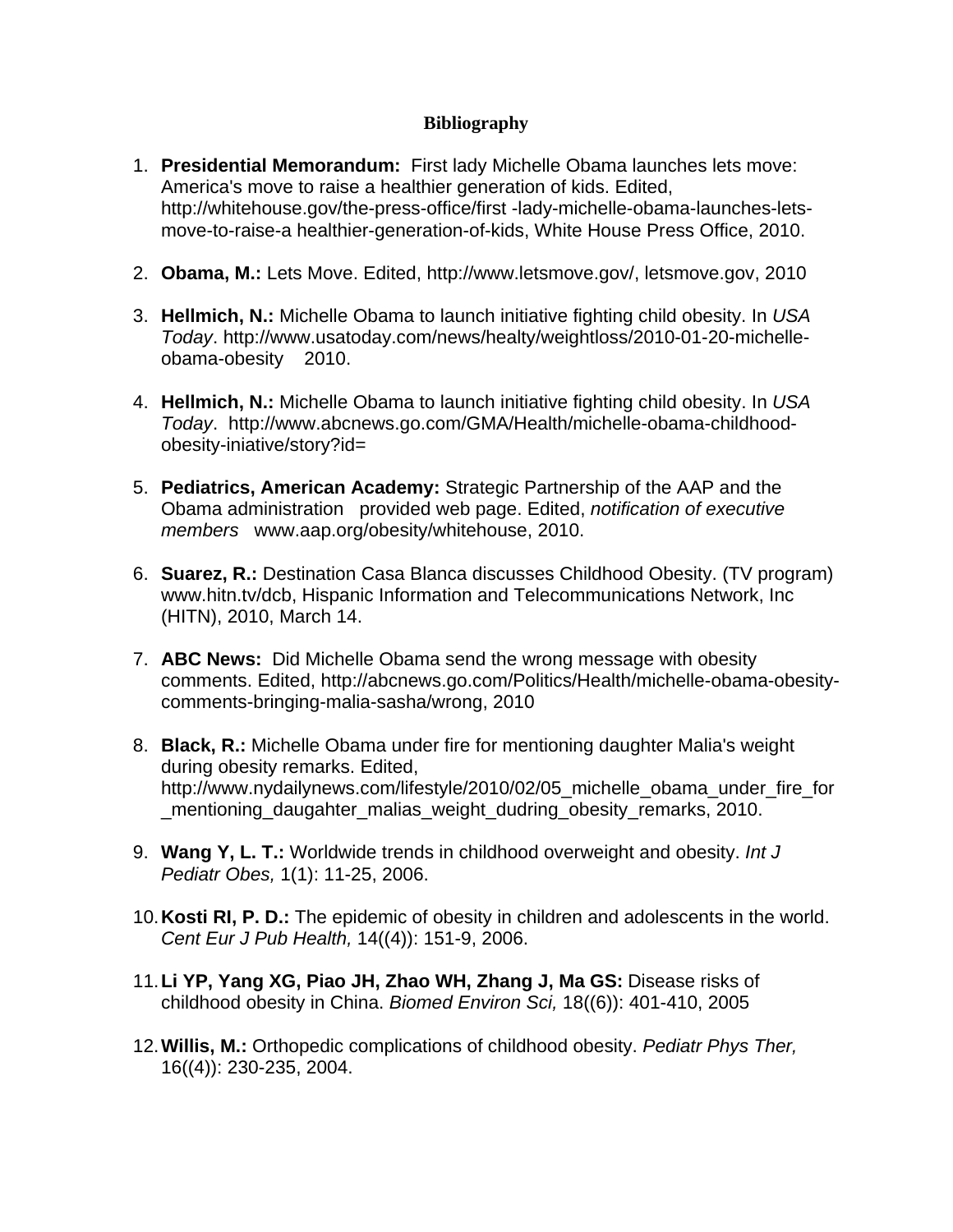- 13. **Taylor ED, T. K., MNirch MC,Ghorbani S, Tanofsky-Kraff M, Adler-Wailes DC, Brady S, Reynolds JC, Calis KA, Yanovski JA:** Orthopedic complications of overweight in children and adolescents. *Pediatrics,* 117: 2167-2174, 2006.
- 14. **Laboeuf, C.** Body weight and low back pain. *Spine, (*25): 226-237, 2000.
- 15. **Stovitz SD, P., Pardee, PE, Vasquez G, Duval S, Schwimmer JB:** Musculoskeletal pain in obese children and adolescents. *Foundation Acta Paedriatica/ActaPaediatrica,* 97: 489-493, 2008
- 16. **Schwimmer JB, Burwinkle T., Varni JW.:** Health related quality of life of severely obese children and adolescents. *JAMA,* 289: 1813-9, 2003.
- 17. **Timm NL, Grupp-Phelan, J, Ho ML:** Chronic Ankle morbidity in obese children following an acute ankle injury. *Arch Pediatr Adolesc Med,* 159((1)): 33-36, 2005.
- 18. **Chan G, Chen C.:** Musculoskeletal effects of obesity. *Current Opinions in Orthopaedics,* 21((1)): 65-70, 2009
- 19. **Peltouen M, Lindroos, AK, Torgerson JS.:** Musculoskeletal pain in the obese: a comparison with a general population and long-term change after conventional surgical obesity treatment. *Pain,* 104((3)): 549-57, 2003.
- 20. **Wearing, S., Henning EM, Byrne NM, Steele JR, Hills AP:** The Impact of childhood obesity on musculoskeletal form. *Obesity Reviews,* 7: 209-218, 2006
- 21. **Daniels, S.:** The consequences of childhood overweight and obesity. *Future Child,* 16((1)): 47-67, 2006
- 22. **Sabharwal, S**.: Blount disease. *J Bone Joint Surg Am,* 91((7)): 1758-1776, 2009.
- 23. **Dietz WH Jr, Gross WL, Kirkpatrick JA Jr.:** Blount disease. *J Pediatr,* 101((5)): 735-737, 1982.
- 24. **Hills, A.:** Exercise and obesity. pp. Ch. 13 Locomotor characteristics of obese children, pp 141. Edited by Hills, A. W., ML, Ch. 13 Locomotor characteristics of obese children, pp 141, Great Britain, Smith-Gordon., 1994.
- 25. **Davids JR, Huskamp M., Bagley AM.:** A dynamic biomechanical analysis of the etiology of adolescent tibia vara. *Jour Pedr Orthop,* 16(4): 461-468, 1996
- 26. **Hell, A.:** Slipped capital femoral epiphysis and overweight. *Orthopaed.,* 34((7)): 658-653, 2005.
- 27. **Manoff EM, Banffy MB, Winell JJ:** Relationship between Body Mass Index and slipped capital femoral epiphysis. *J Pediatr Orthop,* 25((6)): 744-746, 2005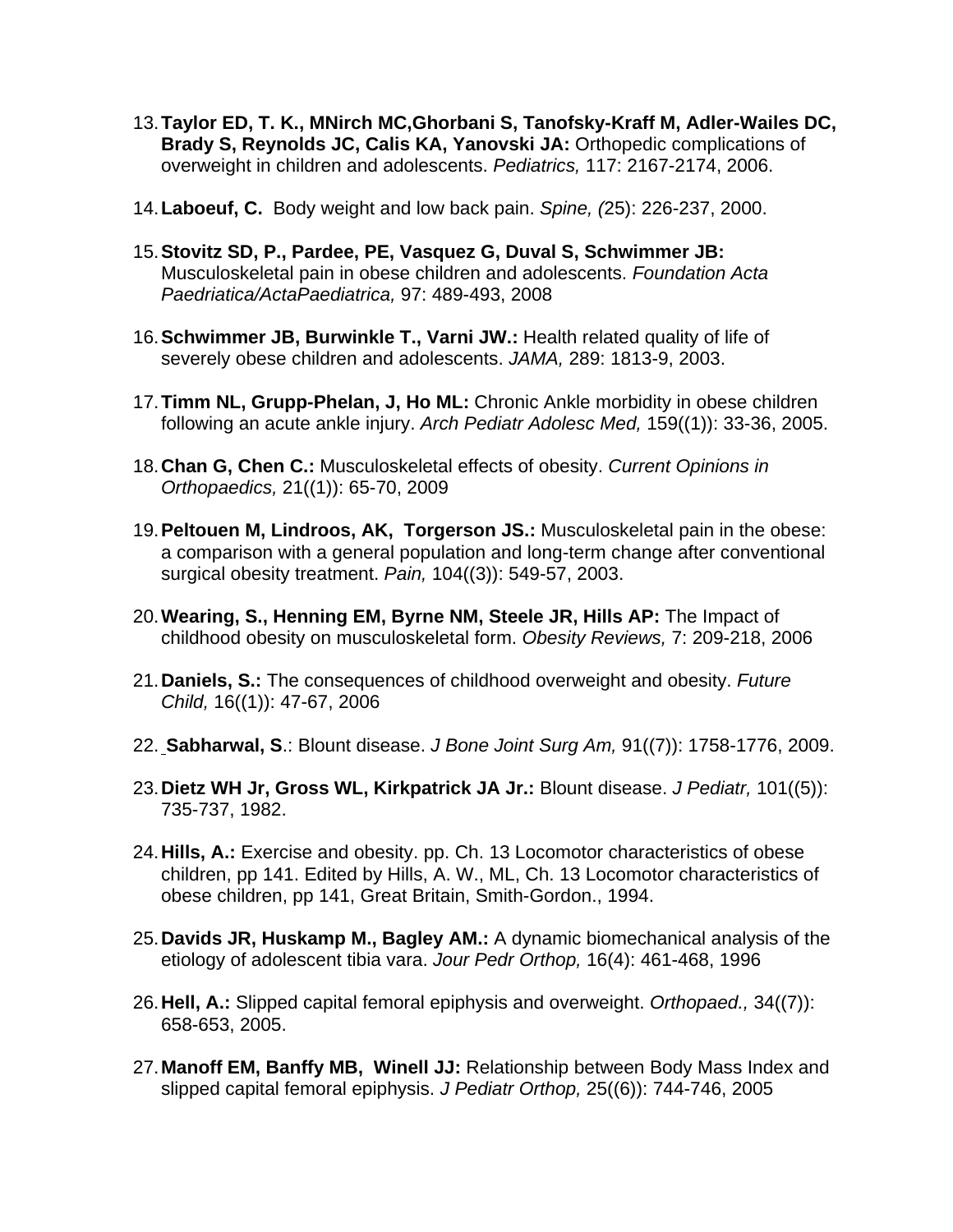- 28. **Galbraith RT, Gelberman, RH., Hajek PC, Baber CA, Satroris DJ, Rob GT, Cohen MS, Griffin PP.:** Obesity and decreased femoral anteversion in adolescence. *J Orthop Res,* 5((4)): 523-8, 1987.
- 29. **Lehmann CL, Aarons RR., Loder RT, Vitale MG:** The epidemiology of slipped capital femoral epiphysis: an update. *J Pediatr Orthop,* 26((3)): 286-290, 2006.
- **30. Loder RT, Starnes T, Dikos G:** The narrow window of bone age in children with slipped capital femoral epiphysis: a reassessment one decade later. *J Pediatr Orthop,* 26((3)): 300-306, 2006.
- 31. **Benson EC, Miller M, Bosch P, Szalay EA:** A new look at the incidence of slipped capital femoral epiphysis in New Mexico. *J Pediatr Orthop,* 28((5)): 529- 533, 2008.
- 32. **Murray AW, Wilson NI:** Changing incidence of slipped capital femoral epiphysis: a relationship with obesity *J Bone Joint Surg Br,* 90((1)): 92-94, 2008.
- 33. **Bowen JR, Assis M, Sinha K, Hassink S, Littleton A:** Associations among slipped capital femoral epiphysis, tibia vara, and type 2 juvenile diabetes. *J Pediatr Orthop.,* 29((4)): 341-344, 2009.
- 34. **Rappaport EB, Fife D:** Slipped capital femoral epiphysis in growth hormonedeficient patients. *Am J Dis Child,* 139((4)): 396-399, 1985.
- 35. **Loder RT, Wittenberg D., DeSilva G:** Slipped capital femoral epiphysis associated with endocrine disorders. *J Pediatr Orthop,* 15((3)): 349-56, 1995
- 36. **Khosla S, Melton III LJ., Dekutoski MB, Achenbach SJ, Oberg AL, Riggs BL.:** Incidence of childhood distal forearm fractures over 30 years. *JAMA,* 290(11): 1479-1485, 2003.
- 37. **Lubicky, J.:** Surgical treatment of femoral fractures in obese children. *JBJS,* 88: 1890-1891, 2006.
- 38. **Leet AI, Pichard C., Ain MC:** Surgical treatment of femoral fractures in obese children: does excessive body weight increase the rate of complications? *J Bone Joint Surg Am,* 87((12)): 2609-2613, 2005.
- 39. **Goulding A, Taylor WR., Jones IE, McAuley KA, Manning PJ, Williams SM:** Overweight and obese children have low bone mass and area for their weight. *International Journal of Obesity,* 24: 627-632, 2000.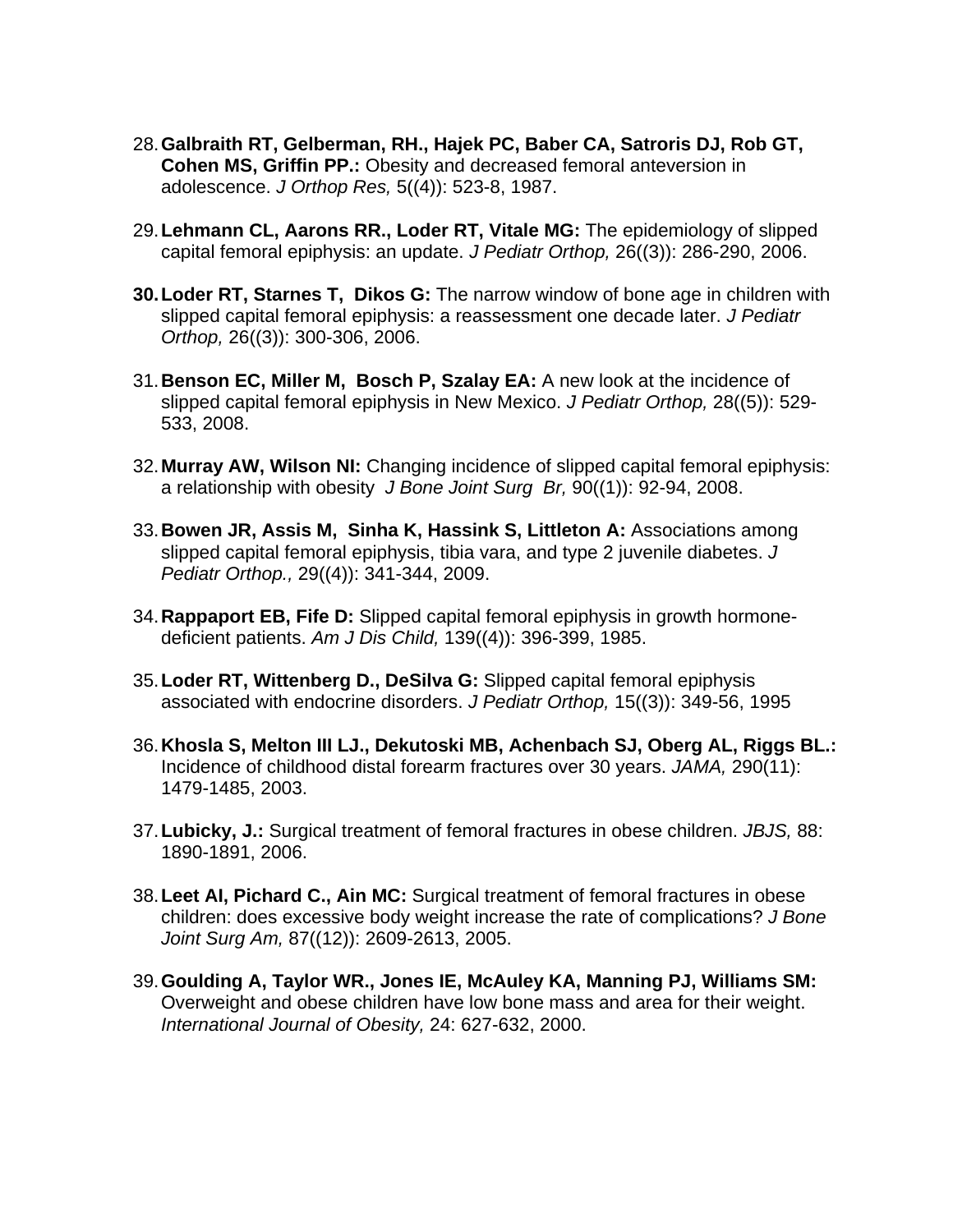- 40. **Leonard MB, Shults J., Wilson BA, Tershakovek AM, Zemel BS:** Obesity during childhood and adolescence augments bone mass and bone dimensions. *Am Jour of Clinical Nutrition,* 80(2): 514-523, 2004.
- 41. **Settler N, Berkowtiz RI, Cronquist JL, Shults J, Wadden TA, Zemel BS Leonard MB:** Observational study of bone accretion during successful weight loss in obese adolescents. *Obesity,* 16: 96-101. doi:10.1038/oby.207.17, 2008.
- 42. **National Institute of Health (NIH), National Heart, Lung, and Blood Institute (NHLBI):** Bone health of obese adolescents during weight loss. Edited, Childrens Hospital Philadelphia, 2010.
- 43. **Institute of Medicine of the National Academies** Committee on Childhood Obesity Prevention, Standing Committee www.iom.edu/Global/Topics/Children-Families.aspx
- 44. **CDC:** Childhood overweight and obesity. http://www.cdc.gov/obesity/childhood/index.html
- 45. **American Academy of Pediatrics:** Spotlight: Whitehouse Obesity Initiative. Edited, www.aap.org/obesity/whitehouse/, American Academy of Pediatrics, 2010.
- 46. **American Academy of Pediatrics:** Fact Sheet-Healthy Active Living an initiative of the American Academy of Pediatrics. http://www.aap.org/obesity/whitehouse/, American Academy of Pediatrics, 2010
- 47. **US Department of Health and Human Services**. The Surgeon General's Vision for a Healthy and Fit Nation. Edited, US Department of Health and Human Services, Office of the Surgeon General, Rockville, MD. Jan 2010,
- 48. **Partners in information Access for the Public Health Workforce.** Physical Fitness. , http://phpartners.org/hp/phys\_fit.html, Partners in Information Access for the Public Health Workforce, 2010
- 49. **National Institute for Health.** Exercise for Children. Edited, Medline Plus http://www.nlm.nih.gov/medlineplus/eserciseforchildren.html, 2010.
- 50. **Center for Disease Control:** Bam! Body and Mind. Edited, http://www.bam.gov/sub\_physicalactivity/, 2010.
- 51. **Kidshealth.org:** Kids and Exercise. Edited, http://kidshealth.org/parent/nutrition\_fit/fitness/exercise.html, 2010.
- 52. **Center for Disease Control, President's Council on Physical Fitness and Sports:** Physical Activity and Fitness.